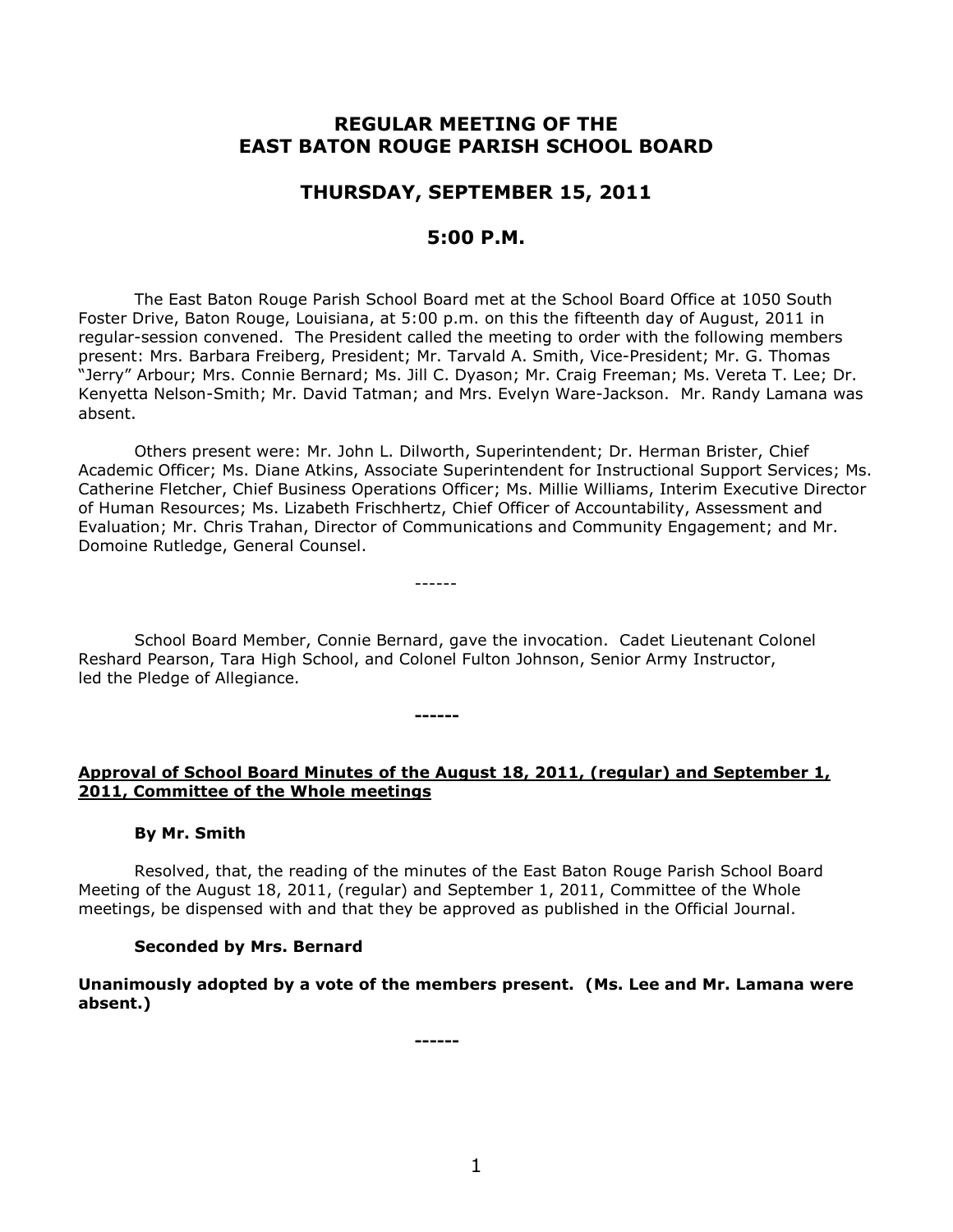## **Approval of Personnel Changes Since School Board Meeting of August 18, 2011, Excluding Page 3, Section II, Item B #19, Page 4, Section III, Item B #4, and Page 17, Section VII, Item A #2**

### **By Mr. Arbour**

Resolved, that, the changes in personnel since the School Board Meeting of August 18, 2011, Excluding Page 3, Section II, Item B #19, Page 4, Section III, Item B #4, and Page 17, Section VII, Item A #2 be, and they are, hereby approved. (A copy of the Changes has been marked "Official Copy" and placed in the files of the Board.)

### **Seconded by Mr. Tatman**

### **Unanimously adopted by a vote of the members present. (Mr. Lamana was absent.)**

**-----**

**Approval of Page 4, Section III, Item B #4 to be Moved from Termination to Resignation of Personnel Changes**

#### **By Mr. Arbour**

Resolved, that, Page 4, Section III, Item B #4, be moved from termination to resignation of Personnel Changes, and hereby approved. (A copy of the Changes has been marked "Official Copy" and placed in the files of the Board.)

#### **Seconded by Mr. Tatman**

**Unanimously adopted by a vote of the members present. (Mr. Lamana was absent.)**

**-------**

### **Approval of Page 17, Section VII, Item A #2 of Personnel Changes**

#### **By Mr. Arbour**

Resolved, that, Page 17, Section VII, Item A #2 of Personnel Changes, is hereby approved. (A copy of the Changes has been marked "Official Copy" and placed in the files of the Board.)

### **Seconded by Ms. Lee**

#### **The vote on the motion was as follows:**

| Yeas: (9) | Mr. Arbour, Mrs. Bernard, Ms. Dyason, Mr. Freeman, Mrs.         |
|-----------|-----------------------------------------------------------------|
|           | Freiberg, Ms. Lee, Dr. Nelson-Smith, Mr. Tatman, and Mrs. Ware- |
|           | Jackson                                                         |

**Nays: (1) Mr. Smith**

**Abstained: (0) None**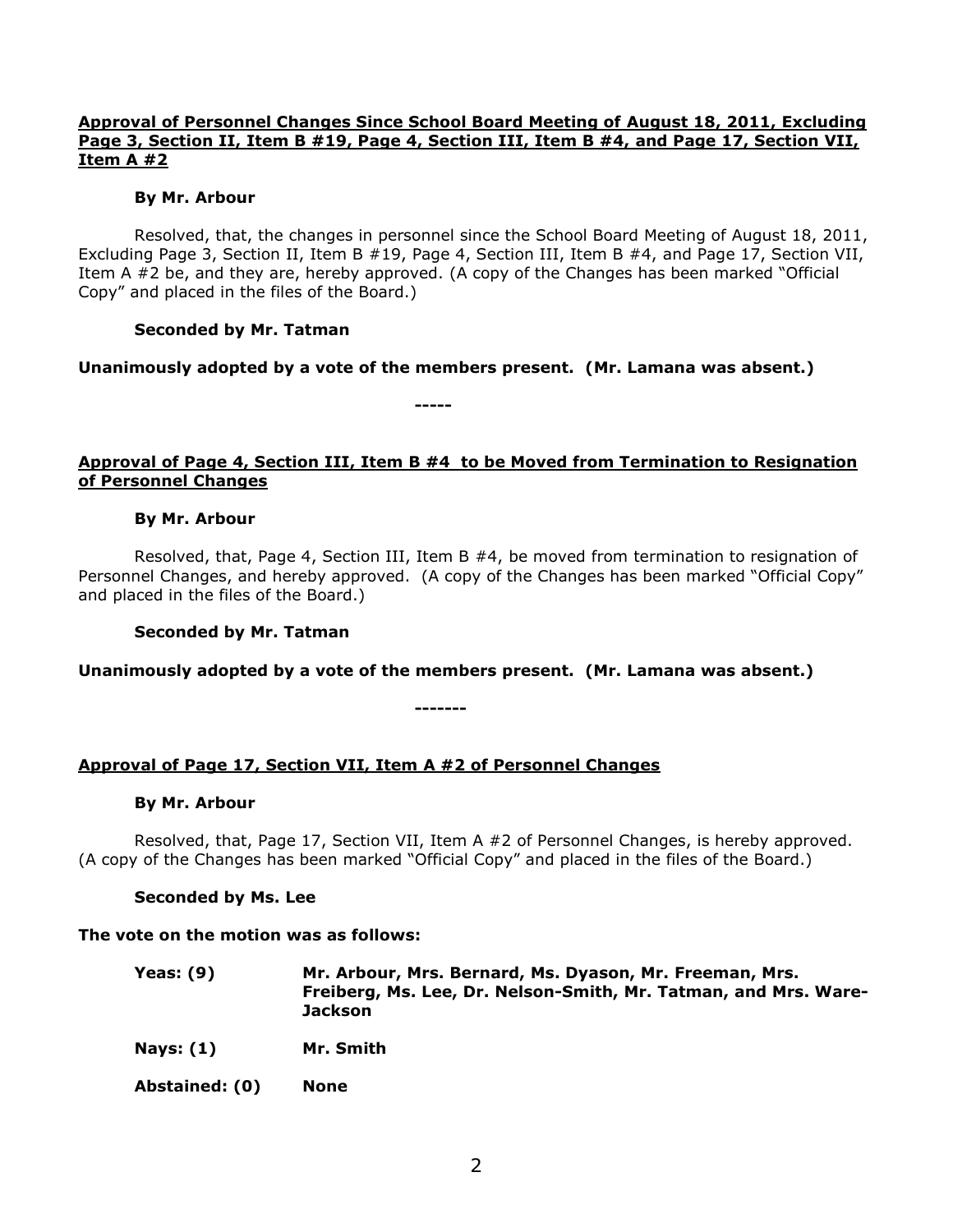**Absent: (1) Mr. Lamana**

**The motion was declared adopted.**

**------**

## **Approval of Consent Agenda Items**

### **By Ms. Dyason**

Resolved, that, the East Baton Rouge Parish School Board does hereby approve the Consent Agenda items.

### **Seconded by Mr. Tatman**

**Unanimously adopted by a vote of the members present. (Mr. Arbour, Mr. Lamana, and Mr. Smith were absent.)**

**------**

*The following items were approved as part of the Consent Agenda:*

# **Items approved by the Committee of the Whole for recommendation to the Board:**

**------**

Approval of the following job descriptions: a) Dropout Prevention Facilitator (new) and b) School Counselor (revised).

Approval of the East Baton Rouge Parish School System Postretirement Benefit Valuation Report, using the Projected Unit Credit Method and Level Percent of Pay Amortization, under GASB 45 as of July 1, 2010, and expense development for fiscal year ended June 30, 2011, as recommended by Mercer.

Approval of the following budgets: a) Proposed 2011-2012 Summer Opportunity for Academic Remediation (SOAR) Elementary Summer School Budget; b) Proposed 2011-2012 Middle School Summer School Budget; and c) Proposed 2011-2012 High School Summer School Budget.

Approval of the following grants under \$50,000.00: a.) Kelley Gene Cook Charitable Foundation's Deborah Rochelle Teacher Grants in the amount of \$10,005.00. (Recipients: Corie McKinley Buras, Southeast Middle School – "Unlocking the Mystery of History Through the iPad" - \$3,500.00, Patricia McBride, Delmont Elementary School – "Kindle-ing a Love of Reading" - \$3,436.00, and Michele Whitehouse – Northeast Elementary School – "Clicking Away!" - \$3,069.00).

------

### *END OF CONSENT AGENDA ITEMS*

**------**